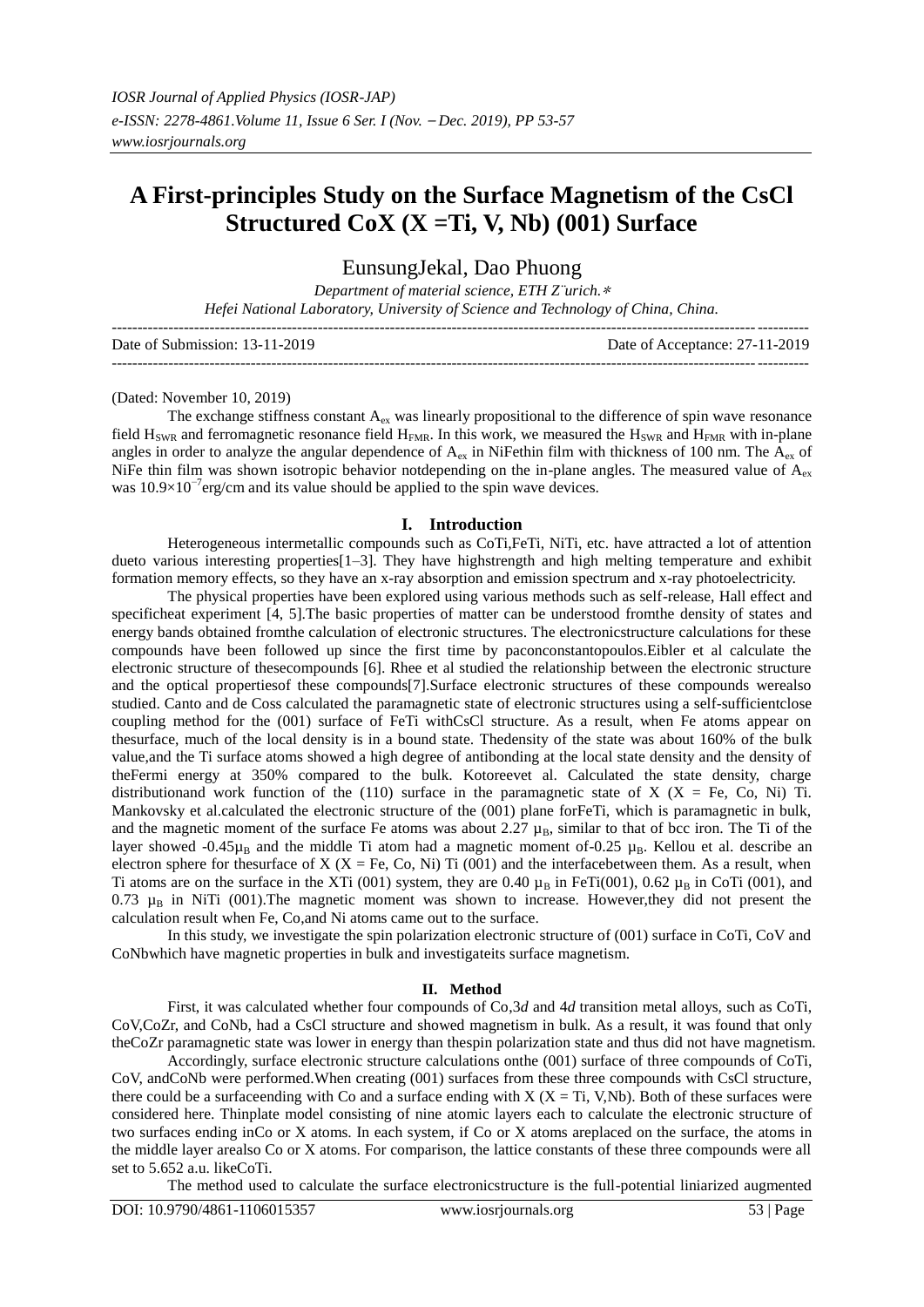planewave (FLAPW) method. At this time, the Muffin Tinradius of each atom was set to 2.25 a.u., and the numberof basis functions for constructing the reinforced planarwave was about 150 per atom. The energy eigenvalueswere obtained by solving the Kohn-Sham equation for 36*k*-points distributed evenly in the Brillouin region, whichcannot be reduced two-dimensionally.The general gradient approximation (GGA) of thePW91 type is used to handle exchange-correlation potentials, and the core electrons are treated with the fullrelativity, which solves the Dirac equation. The subrelative treatment was not considered. Self-contained convergence conditions are charge density and spin mill Theplots were set at each time of  $2.0 \times 10^{-4}$  e/a.u.<sup>3</sup> or less.

## **III. Result And Discussion**

Tables I, II, and III show the number of spins, thenumber of spin electrons, and the magnetic moment, depending on the angular momentum of each atom in the(001) surface system of CoTi, CoV, and CoNb, each having a CsCl structure in the bulk. For (001) surface endingwith Ti in CoTi surface system, the surface surface of Tishowed that the number of  $p$  electrons (0.18) decreased significantly (0.24) compared to the middle layer due tothe surface generation.

**TABLE I.** *l*-decomposed electrons within muffin-tin spheres on the atoms in the Co- and Ti-terminated CoTi(001) surfacesystems. The values of magnetic moments (MMs) calculated for the atoms are also given. S,  $S-1$ , and  $C$  denote the surface-, subsurface-, and center layers.

| $5-1$ , and C denote the surface-subsurface- and center favors. |           |                          |                          |                          |                                |         |  |
|-----------------------------------------------------------------|-----------|--------------------------|--------------------------|--------------------------|--------------------------------|---------|--|
| <b>Systems</b>                                                  | Atom type | $s(\uparrow/\downarrow)$ | $p(\uparrow/\downarrow)$ | $d(\uparrow/\downarrow)$ | Total( $\uparrow/\downarrow$ ) | MM      |  |
| $Co-term$                                                       | Co(S)     | 0.40(0.21/0.19)          | 0.18(0.08/0.10)          | 7.15 (4.17/2.98)         | 7.73 (4.46/3.27)               | 1.19    |  |
|                                                                 | $Ti(S-1)$ | 0.21(0.10/0.11)          | 0.22(0.10/0.12)          | 1.73<br>$(-0.72/1.01)$   | 2.18(0.94/1.24)                | $-0.31$ |  |
|                                                                 | Co(C)     | 0.44(0.23/0.21)          | 0.36(0.18/0.18)          | 7.15(3.98/3.17)          | 7.96 (4.40/3.56)               | 0.83    |  |
| Ti-term                                                         | Ti(S)     | 0.19(0.10/0.09)          | 0.15(0.08/0.07)          | 1.78(1.24/0.54)          | 2.13(1.42/0.71)                | 0.72    |  |
|                                                                 | $Co(S-1)$ | 0.44(0.23/0.21)          | 0.36(0.18/0.18)          | 7.13 (4.04/3.09)         | 7.93 (4.46/3.47)               | 0.98    |  |
|                                                                 | Ti(C)     | 0.22(0.11/0.11)          | 0.24(0.12/0.12)          | 1.75(0.88/0.87)          | 2.22(1.11/1.11)                | 0.00    |  |

In this system, the magnetic moment of Ti surface atom was 0.72  $\mu_B$ , the middle layer Ti was not magnetic, and the magnetic moment of Coatom of S-1 layer was 0.98  $\mu_B$ . The density of states forthese is shown in Fig. 1. When the surface Ti atomsare compared to the center atoms, magnetic momentsare expressed due to some band narrowing and spin separation, which are typical surface effects. Comparing themagnetic moment of each atom obtained in this calculation with the calculation results of Kellou et al. [13], these results indicate that Co atoms of 0.62  $\mu_B$  and subsurface layer were 0.93  $\mu_B$ , which had a somewhat largermagnetic moment than the results of this calculation.



**Fig. 1** Atom-projected spin-polarized density of states (DOS) for the chosen atoms of the Co- (left-pannels) and Ti-terminated (rightpannels) CoTi(001) surface. The spin-down DOS values aremultiplied by a negative number, and the Fermi levels are set to zero.

.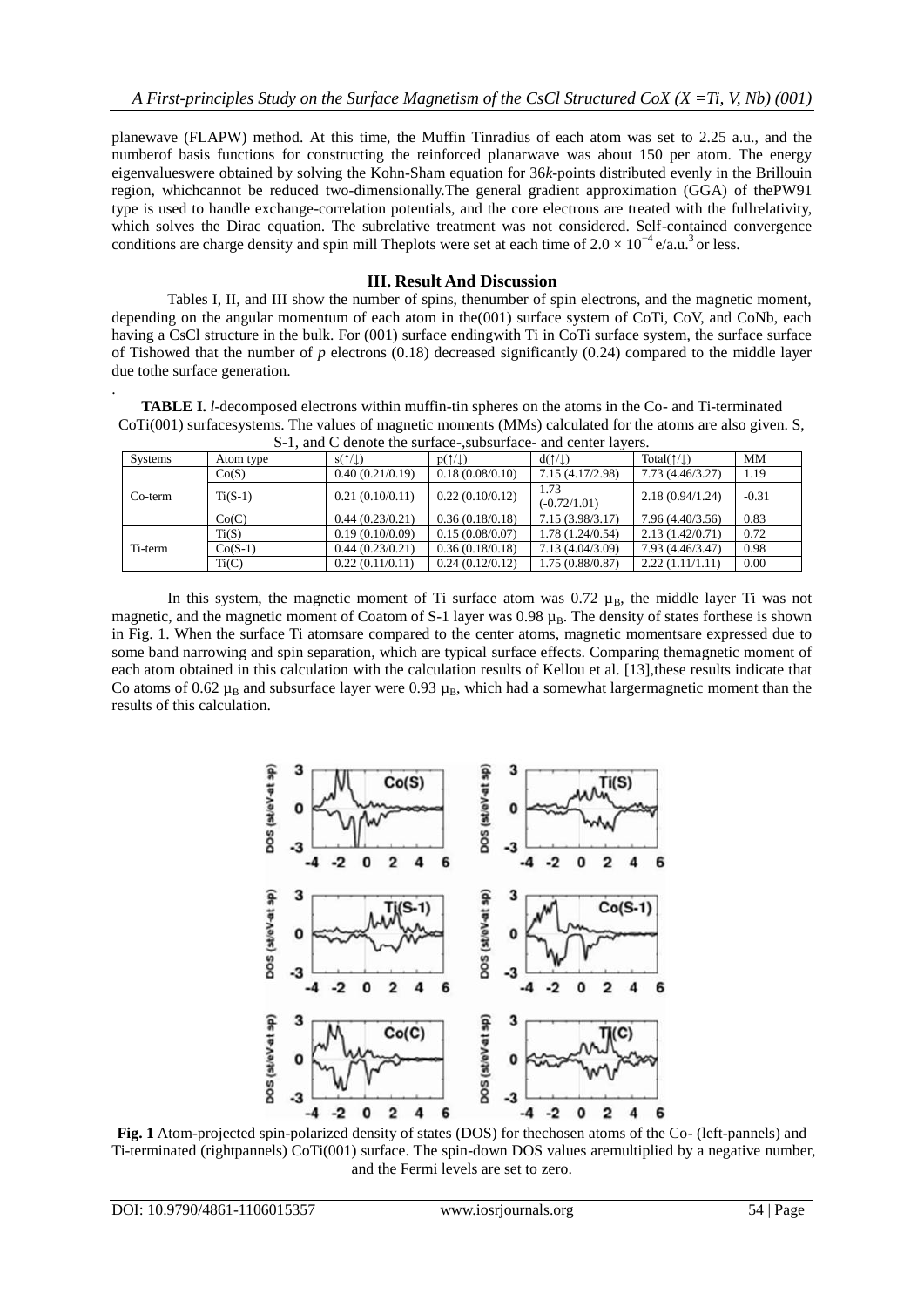This seems to be due to the difference in the radius ofthe adopted MT sphere.Surface systems ending with Co atoms have a surfaceCo atom of 1.19  $\mu_B$ , which can be considered as a resultof bulking, and is significantly increased from the value of layer Co atoms of 0.83  $\mu_B$ . The magnetic moment of theTi (S-1) layer was negative  $-0.31 \mu_B$ . However, Kellouet al. do not present the calculation results of surfacesystems ending with Coatoms and cannot be compared.

In the left panel of Fig. 1, the density of surface Coatoms shows a sharp surface state around -0.7 eV forminor spins and an increase in magnetic moment due toincreased spin separation compared to the center layerCo atoms.

**TABLE II.***l***-**decomposed electrons within muffin-tin spheres on the atoms in the Co- and V-terminated CoV(001) surfacesystems. The values of magnetic moments (MMs) calculated for the atoms are also given. S, S-1, and C denote the surface-, subsurface- and center layers

| o 1, and C denote the surface , subsurface and center favors |           |                   |                          |                          |                              |      |
|--------------------------------------------------------------|-----------|-------------------|--------------------------|--------------------------|------------------------------|------|
| <b>Systems</b>                                               | Atom type | $s(1/\downarrow)$ | $p(\uparrow/\downarrow)$ | $d(\uparrow/\downarrow)$ | $Total(\uparrow/\downarrow)$ | MМ   |
|                                                              | Co(S)     | 0.38(0.20/0.18)   | 0.18(0.08/0.10)          | 7.12 (4.23/2.89)         | 7.69(4.52/3.17)              | 1.34 |
| $Co-term$                                                    | $V(S-1)$  | 0.21(0.11/0.12)   | 0.22(0.11/0.12)          | 1.73 (1.46/1.27)         | 2.18(1.69/152)               | 0.17 |
|                                                              | Co(C)     | 0.42(0.22/0.10)   | 0.15(0.08/0.07)          | 2.80(2.21/0.59)          | 3.18(2.41/0.77)              | 1.41 |
| V-term                                                       | V(S)      | 0.22(0.12/0.10)   | 0.20(0.10/0.10)          | 7.22(3.61/3.61)          | 7.82 (3.91/3.91)             | 0.00 |
|                                                              | $Co(S-1)$ | 0.41(0.21/0.20)   | 0.34(0.16/0.18)          | 7.10(4.14/2.96)          | 7.86 (4.52/3.34)             | 1.18 |
|                                                              | V(C)      | 0.23(0.11/0.12)   | 0.25(0.12/0.13)          | 1.73 (1.69/1.04)         | 3.24(1.94/1.30)              | 0.64 |

Table II lists the prime numbers belonging to eachatom in the CoV (001) surface system. The numberof spins and the number of spin electrons and the magnetic moment are given. On the Co-terminated (001)surface, the Co *p*-electron number (0.18) was reduced byhalf compared to the middle Co atomic layer, and thespin moment due to p-electron was  $-0.02 \mu_B$ . This effect and the magnetic moment due to *d*-electrons were reduced compared to the Co atoms in the middle layer,so that the magnetic moments of the surface Co atomswere decreased by 0.07  $\mu_B$  to 1.34  $\mu_B$  compared to themiddle layer Co atoms. In this system, the magnetic moment of the V atoms in the S-1 layer is 0.17  $\mu_B$ , whichis considerably larger than the 0.64  $\mu_B$  of the layer Vatoms, which can be considered bulky in the CoV (001)system ending with V atoms. In the state density of theCoV (001) system ending with the Co atom given in theleft panel of Fig. 2, the surface Co and middle layer Coatoms are compared. As with CoTi (001), a sharp surface condition exists at

-0.7 eV. In the CoV (001) surfacesystem ending with V atoms, the magnetic moment ofthe surface V atoms is 1.64  $\mu_B$ , which is an increase of 2.5 times compared to 0.64  $\mu_B$  in the middle layer V.This is due to the significant increase in spin separationat the surface V atoms, as shown in the right panel of2. Table III summarizes the data for the CoNb (001)surface system.



**Fig. 2** Atom-projected spin-polarized density of states (DOS) for the chosen atoms of the Co- (left-pannels) and V-terminated (rightphannels) CoV(001) surface. The spin-down DOS values are multiplied by a negative number, and the Fermi levels are set to zero.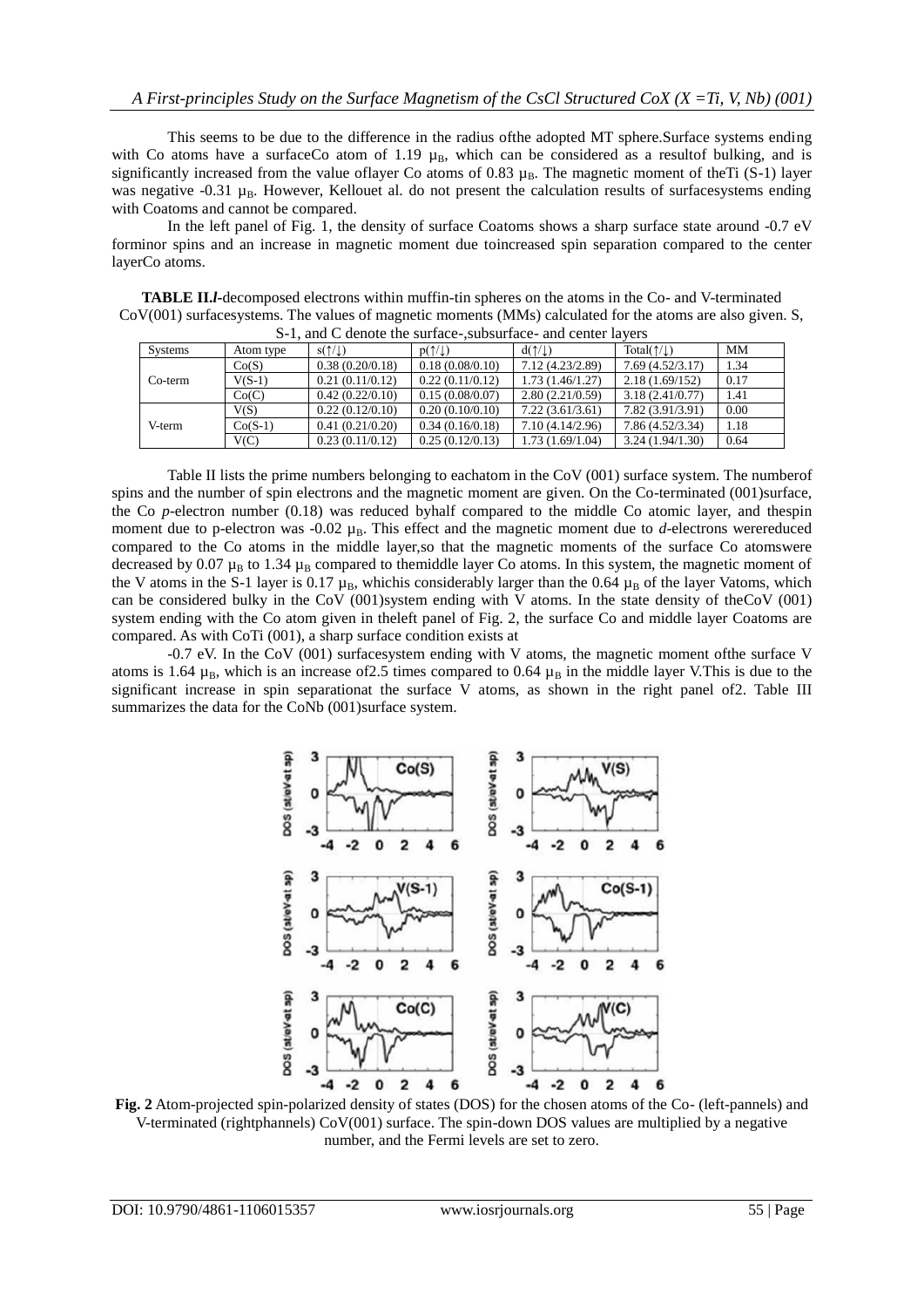|           |           | $\mathbf{u}$ and $\mathbf{u}$ are $\mathbf{u}$ and $\mathbf{u}$ and $\mathbf{u}$ are $\mathbf{u}$ and $\mathbf{u}$ are $\mathbf{u}$ |                          |                          |                                |           |
|-----------|-----------|-------------------------------------------------------------------------------------------------------------------------------------|--------------------------|--------------------------|--------------------------------|-----------|
| Systems   | Atom type | $s(\uparrow/\downarrow)$                                                                                                            | $p(\uparrow/\downarrow)$ | $d(\uparrow/\downarrow)$ | Total( $\uparrow/\downarrow$ ) | <b>MM</b> |
|           | Co(S)     | 0.40<br>(0.20/0.20)                                                                                                                 | 0.20(0.1/0.10)           | 7.22(3.61/3.91)          | 7.82<br>(3.91/3.91)            | 0.00      |
| $Co-term$ | $Nb(S-1)$ | 0.18(0.09/0.09)                                                                                                                     | 0.20(0.10/0.10)          | 2.14(1.07/1.07)          | 2.56(1.28/1.28)                | 0.00      |
|           | Co(C)     | 0.46(0.23/0.23)                                                                                                                     | 0.28(0.19/0.19)          | 7.23<br>(3.62/3.61)      | 8.10 (4.06/4.04)               | 0.02      |
|           | Nb(S)     | 0.16(0.08/0.08)                                                                                                                     | 0.13<br>(0.07/0.06)      | 2.23(1.24/0.99)          | 2.54<br>(1.40/1.14)            | 0.26      |
| Nb-term   | $Co(S-1)$ | 0.46(0.24/0.22)                                                                                                                     | 0.39(0.20/0.19)          | 7.15(4.22/2.93)          | 8.03 (4.48/3.35)               | 1.33      |
|           | Nb(C)     | 0.18(0.09/0.09)                                                                                                                     | 0.22<br>(0.11/0.11)      | 2.19(1.24/0.95)          | 2.63(1.46/1.17)                | 0.29      |

**TABLE III.***l***-**decomposed electrons within muffin-tin spheres on the atoms in the Co- and Nb-terminated Co(001) surfacesystems. The values of magnetic moments (MMs) calculated for the atoms are also given. S, S-1, and  $\overline{C}$  denote the surface- subsurface- and center layer

As shown in this table, in CoNb (001) systems ending with Nb atoms, the magnetic moment of the surfaceNb atoms was 0.26  $\mu_B$ , which was slightly reduced compared to 0.29  $\mu_B$  of the middle layer Nb atoms, but themagnetic moment of the Co atoms in the S-1 layer hada size of 1.33  $\mu_B$ . This can also be seen in the panel'sstate density in the middle right. One interesting thingis that the CoNb (001) surface system, which ends withCo atoms, shows in Table III that the magnetism dies because the magnetic moment of all atoms is close to zero.Comparing the case of surface Co atom and middle layerCo atom at the state density given in the left panel of 3,both surface spin atoms and surface spin atoms appearto be near -1.0 eV in the case of majority spin or minorspin electrons. Spin separation for both atoms have nomagnetic moment.



**Fig. 3** Atom-projected spin-polarized density of states (DOS) for the chosen atoms of the Co- (left-pannels) and Nb-terminated (rightpannels) CoNb(001) surface. The spin-down DOS values are multiplied by a negative number, and the Fermi levels are set to zero.

In this study, the electronic structure of the surfacesystem was not calculated because CoZr showed paramagnetism in the bulk, but it is necessary to check whetherthe magnetic surface is expressed on the surface as inFeTi (001) system in near future.

## **IV. Conclusion**

The electronic structure of the (001) surface systemin Co and X ( $X = Ti$ , V, Nb) binary compounds withCsCl structure in bulk state was calculated by using the fullpotential liniarized augmented plane wave (FLAPW)method and its surface magnetism was investigated. Todo this, we adopted a single-plate model consisting ofnine layers, each terminated with Co or X atoms. In

CoTi (001) systems ending with Co atoms, the surfacestate at -0.7 eV and their magnetic moments were 1.19 $\mu_B$ , a significant increase over 0.83  $\mu$ B of the middle layerCo atom. In the CoV (001) surface system ending with V atoms, the magnetic moment of the surface V atomswas 1.64  $\mu_B$ , which is 2.5 times larger than that of themiddle layer. The magnetic moment of the surface Coatoms was  $1.34 \mu_B$ , which decreased slightly comparedto the center Co atoms. In the CoNb (001) system, themagnetism disappeared in the surface system